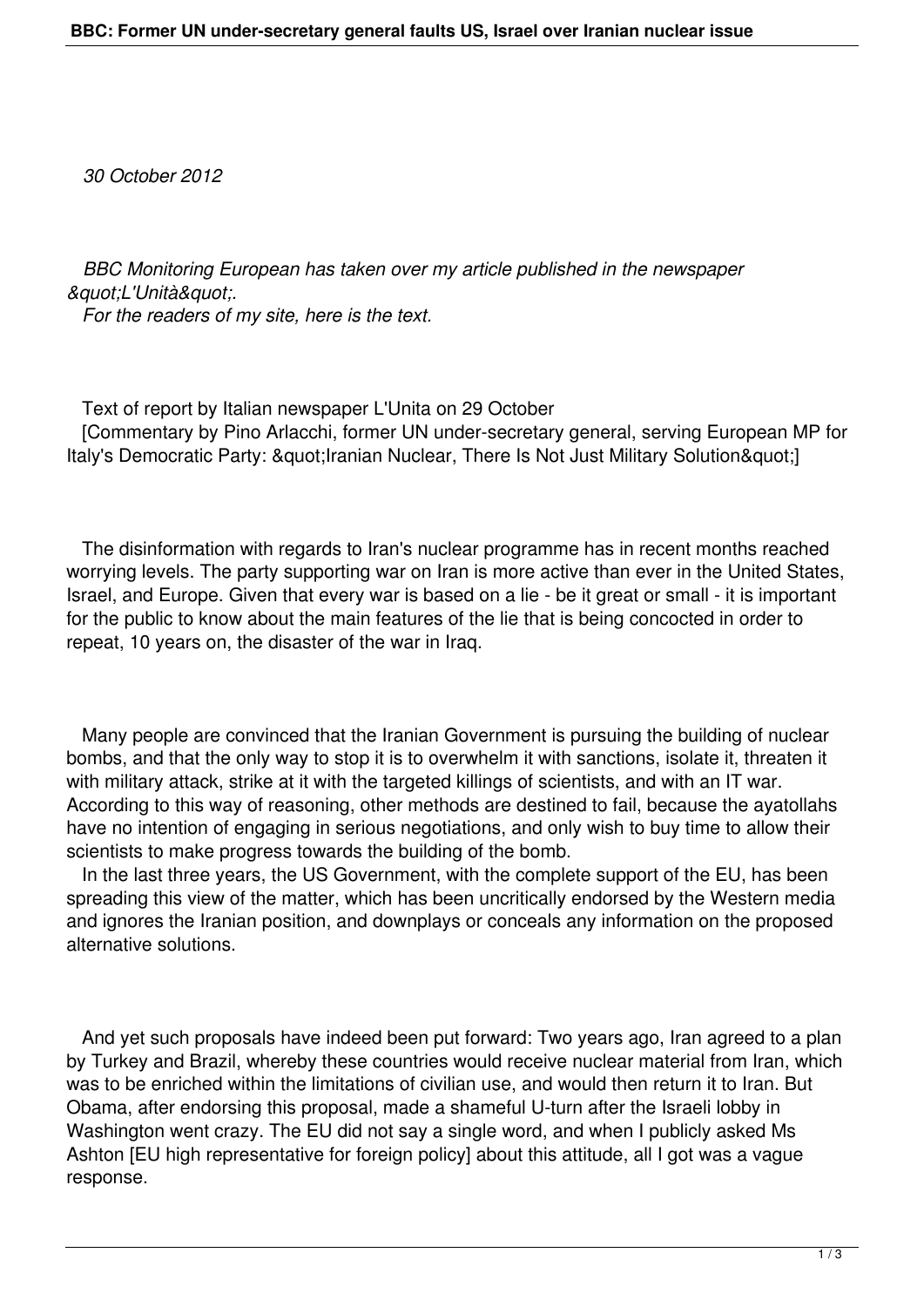Last year, Russia put forward a plan that imposed restrictions on Iran with regards to enriching uranium, along with more probing inspections on the part of the Vienna-based nuclear agency [refers to IAEA]. Iran was willing to discuss this project, but nothing came of it because the Obama administration's priority was boosting international pressure on Tehran in order to pass new sanctions. There is no report about any European stance on this proposal, all that is known is that the EU has adopted the sanctions called for by the United States.

 The result is that Iranian extremists have had an easy task in continuing with their suspicious enrichment of uranium, which has now reached 20 per cent [not further specified]. So, from now onward, any new diplomatic agreement is forced to include ever more invasive monitoring, with an early warning system placed inside Iran's nuclear establishment. This further requisite is essential, because it introduces a breaking point beyond which Iran knows that tougher sanctions will be triggered, as well as military attacks.

 But any agreement that includes this requisite must also include a list of very well defined steps that Iran must make in order to obtain the lifting of sanctions. This is what the UN did with Iraq after the first Gulf War, and this agreement worked until the United States decided that its real goal was regime change.

 Over the years, Iran has repeatedly offered to accept a regime of invasive inspections, which go deeper than the ones routinely carried out by the UN's atomic agency. Mousavian, until recently the head negotiator, suggested an enrichment threshold equal to 5 per cent, and agreed not to stock on Iranian soil any enriched uranium in excess. In exchange, the United States and its allies would have had to acknowledge Iran's right to enrichment technology, a right that is one of the key points of the Non-Proliferation Treaty, and to gradually dismantle the sanctions.

 Have any of our readers ever heard this story being mentioned, if only vaguely? Nothing has ever been known about it because the United States and the EU have obstinately refused in the last three years to seek a negotiated solution with Iran. The negotiations that failed in the spring and the summer demonstrate that if the West has nothing to offer, but is held hostage by the party supporting an armed clash, then after the US presidential elections the world risks finding itself again in the fog of war.